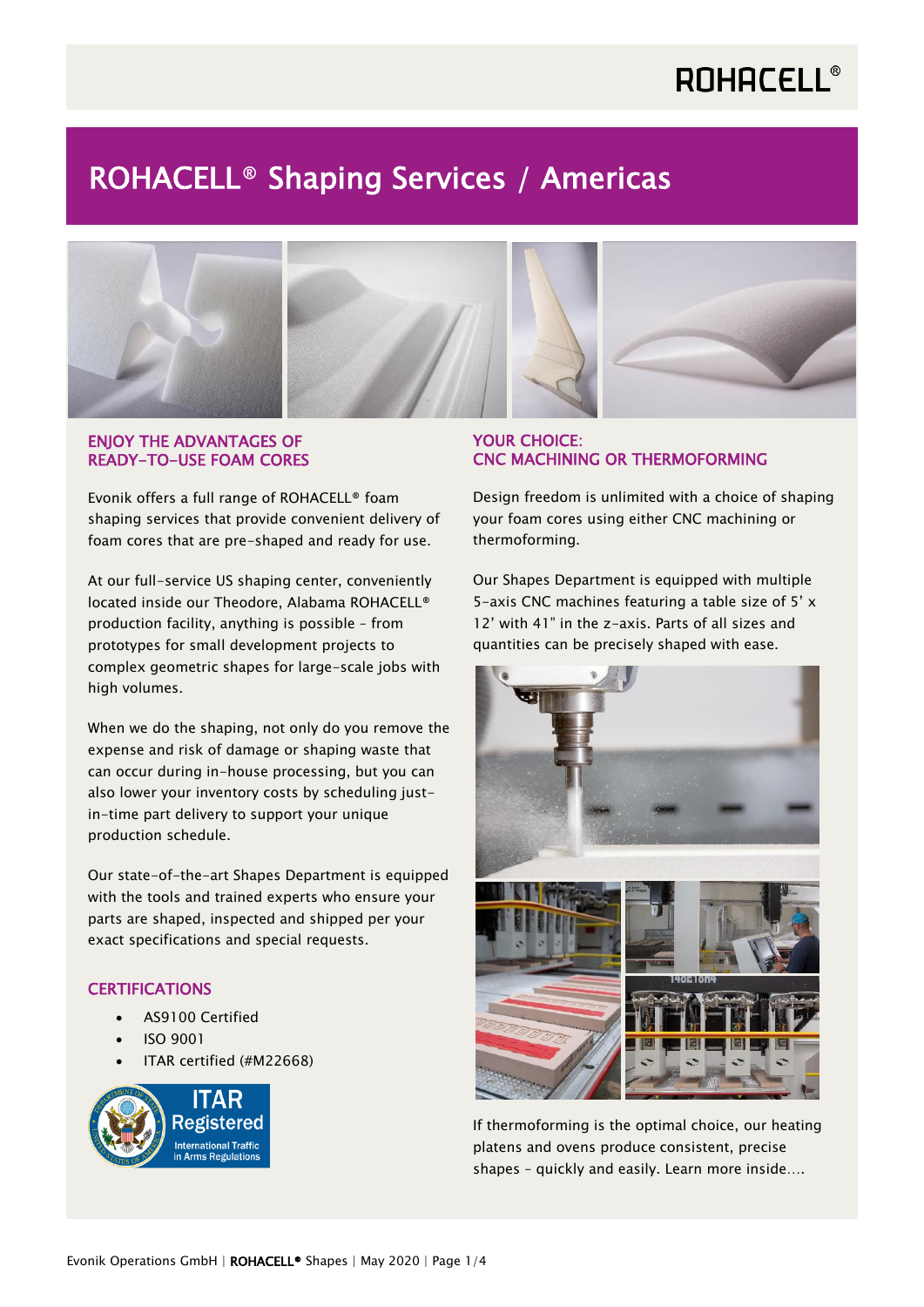### THERMOFORMING OPERATIONS

Evonik's thermoforming procedure typically performs the shaping using a high temperature tool.

With extensive experience in working with ROHACELL®, our shaping professionals are able to minimize spring-back after part forming – resulting in a high quality core shape that meets tight tolerance requirements every time.

For parts with highly unique geometries, we offer an additional thermoforming option that uses heating platen technology. This efficient procedure reduces the expense of high temperature tooling and material waste that can occur during typical machining. Our sandwich technology engineers can confirm if a part qualifies for this process.

### Heated Platens

- 55"L x 103"W x 14"H
- Vacuum forming with low temperature tooling

#### Thermoforming Oven

- 73"W x 83"H x 143"L
- Vacuum forming with high temperature tooling



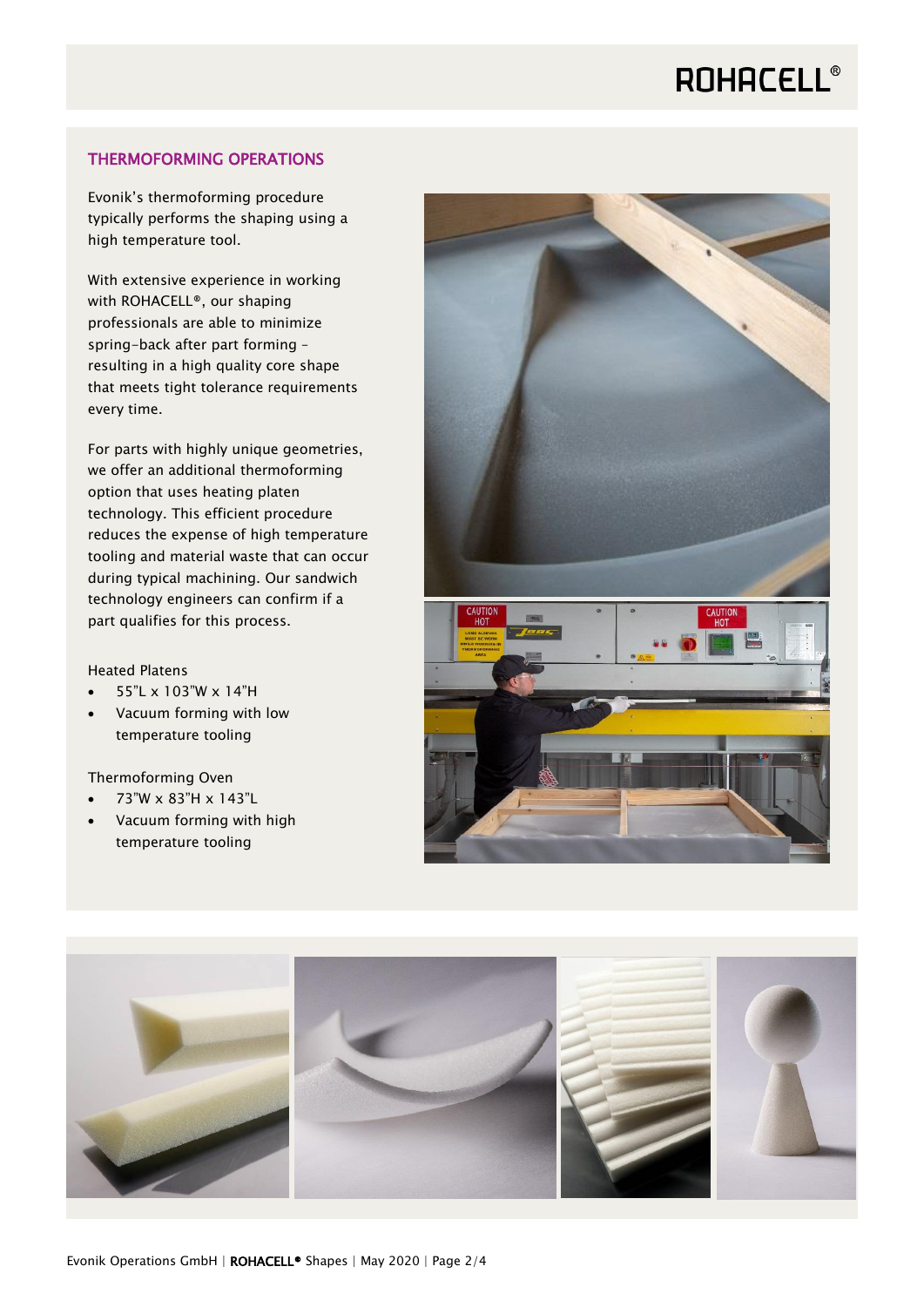### PART INSPECTION & CERTIFICATES OF **CONFORMANCE**

Our services don't end with part shaping alone. The Shapes Department can perform full AS9102 First Article Inspections.

We conduct part inspections with a FARO arm using either an 8' ball probe or 12' ball probe/laser, as well as calipers, micrometers, scales, etc. For some materials, a laser scanner can be used. Polyworks and CAM2 Measure 10 software are used for all inspections.

Certificates of Conformance are included in shape order deliveries to confirm material, specification, batch number, serial numbers and part names. Each shaped part can be traced all the way back to the base chemistry. Parts arrive at your location with clear labeling and are ready to process.

Shapes are delivered in vacuum sealed MIL-PRF-131 aluminium bags with desiccant enclosed to remove any possibility of moisture uptake during shipping.